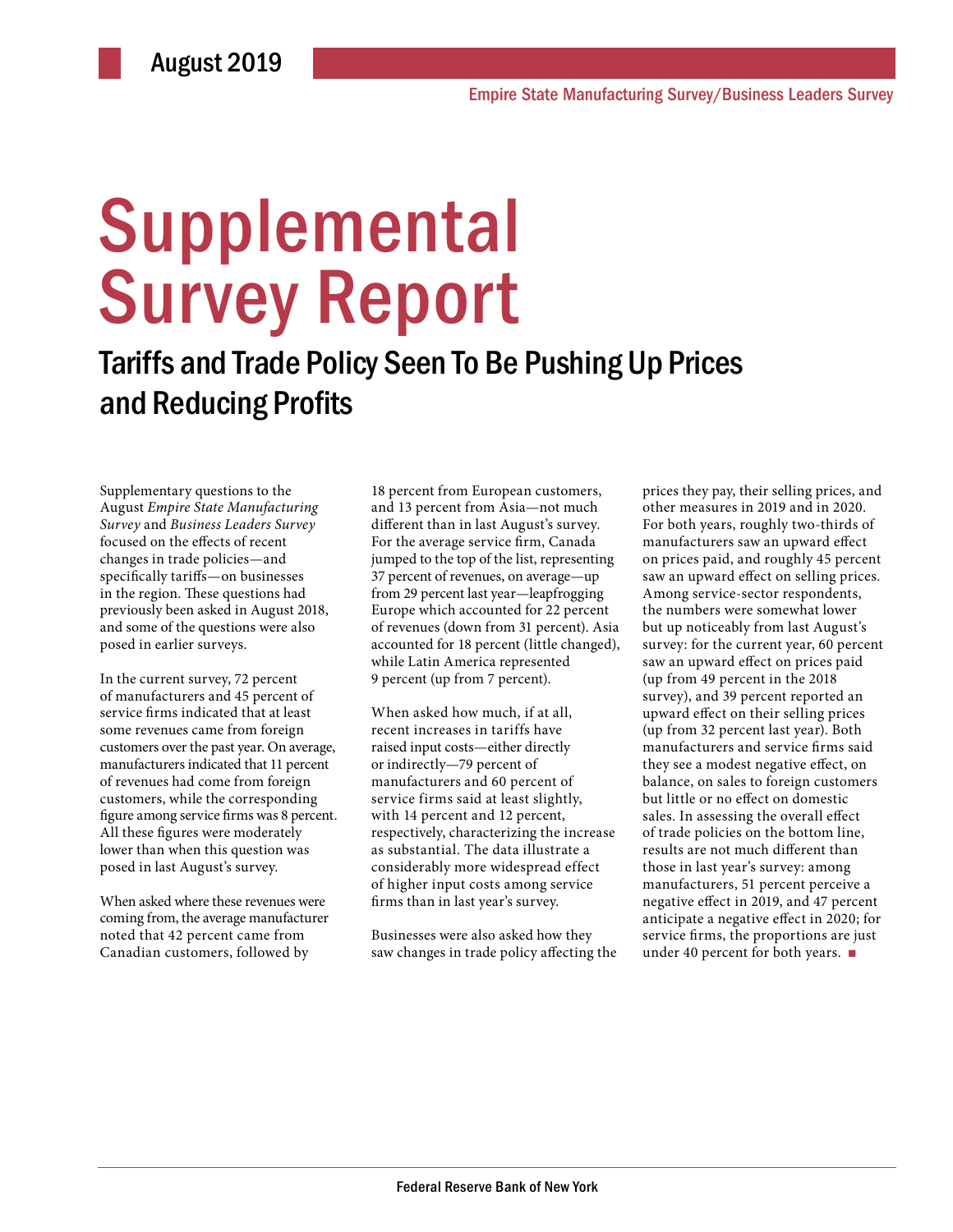## Supplemental Survey Report, continued

#### QUESTION 1

**Over the past twelve months, approximately what percentage of your overall revenues came from foreign customers (for example, from exports, services to customers outside the United States, and tourists from abroad)?**

|                                | <b>Empire State</b><br><b>Manufacturing Survey</b> | <b>Business Leaders</b><br>Survey | <b>Empire State</b><br><b>Manufacturing Survey</b> | <b>Business Leaders</b><br><b>Survey</b> |  |
|--------------------------------|----------------------------------------------------|-----------------------------------|----------------------------------------------------|------------------------------------------|--|
|                                | August 2019<br><b>Percentage of Respondents</b>    |                                   | August 2018                                        |                                          |  |
|                                |                                                    |                                   | <b>Percentage of Respondents</b>                   |                                          |  |
| None                           | 28.0                                               | 55.3                              | 22.9                                               | 45.2                                     |  |
| Under 10 percent               | 34.7                                               | 19.4                              | 33.6                                               | 27.1                                     |  |
| 10 to 25 percent               | 24.0                                               | 16.5                              | 29.0                                               | 14.8                                     |  |
| More than 25 percent           | 13.3                                               | 8.8                               | 14.5                                               | 12.9                                     |  |
| Average percentage of revenues | 11.0                                               | 7.7                               | 11.6                                               | 9.9                                      |  |

#### QUESTION 2

**If some of your revenues came from foreign customers, roughly what percentage of these foreign revenues came from each of the following parts of the world?**

|                   | <b>Empire State</b><br><b>Manufacturing Survey</b>    | <b>Business Leaders</b><br>Survey | <b>Empire State</b><br><b>Manufacturing Survey</b>    | <b>Business Leaders</b><br>Survey |  |
|-------------------|-------------------------------------------------------|-----------------------------------|-------------------------------------------------------|-----------------------------------|--|
|                   | August 2019<br>Average Percentage of Foreign Revenues |                                   | August 2018<br>Average Percentage of Foreign Revenues |                                   |  |
|                   |                                                       |                                   |                                                       |                                   |  |
| Canada            | 42.1                                                  | 37.4                              | 46.0                                                  | 28.7                              |  |
| Latin America     | 9.1                                                   | 9.4                               | 10.4                                                  | 6.5                               |  |
| Caribbean         | 0.8                                                   | 0.9                               | 1.7                                                   | 2.0                               |  |
| Europe            | 17.6                                                  | 22.3                              | 16.8                                                  | 31.1                              |  |
| Asia              | 13.1                                                  | 17.9                              | 13.0                                                  | 17.3                              |  |
| Rest of the World | 17.3                                                  | 13.4                              | 12.0                                                  | 12.0                              |  |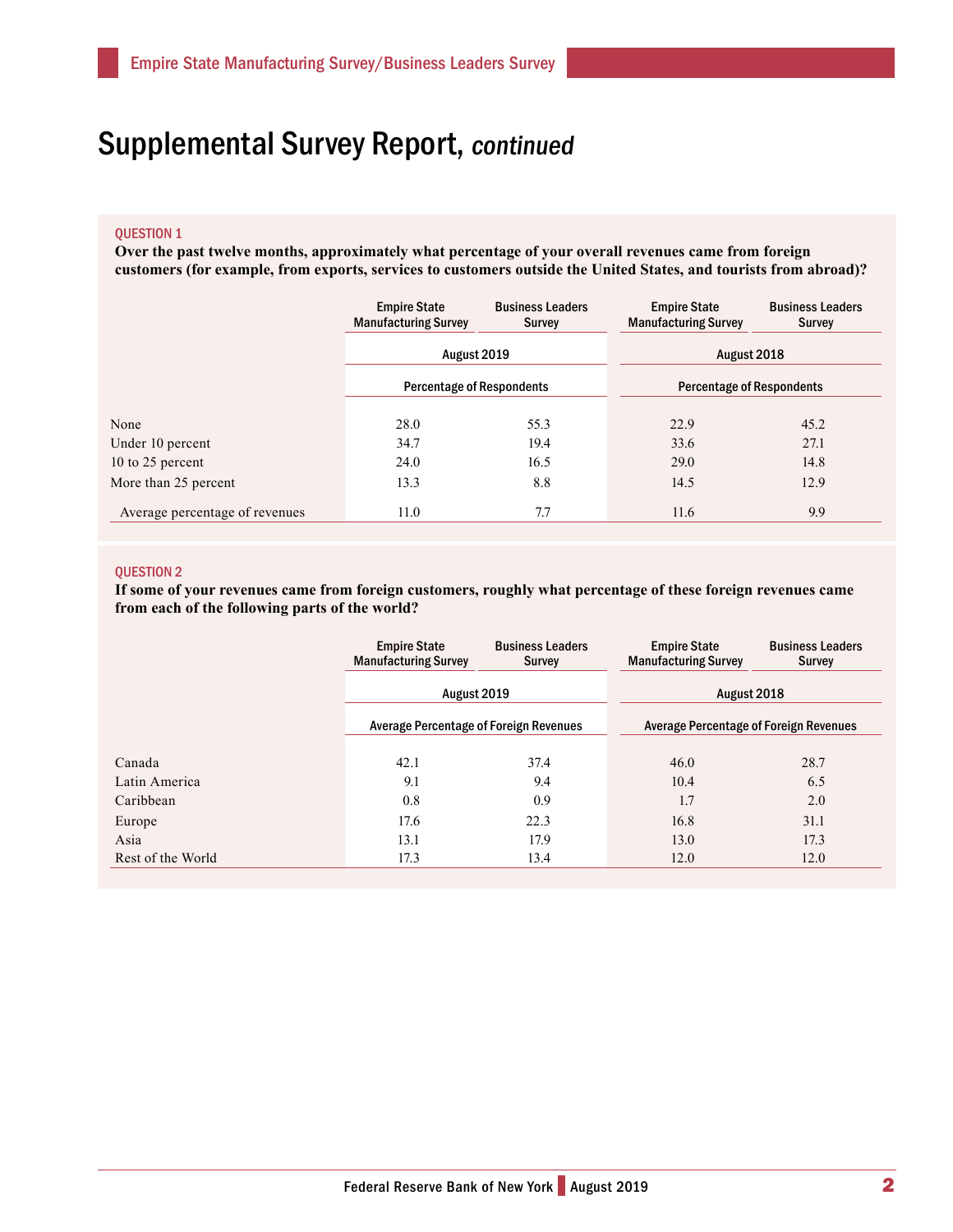## Supplemental Survey Report, continued

#### QUESTION 3

**Are you devoting more or fewer resources to selling/marketing in each of these areas of the world in 2019 than you did in 2018?** 

|                     | <b>Empire State Manufacturing Survey</b> |                                            | <b>Business Leaders Survey</b> |                                            |  |  |
|---------------------|------------------------------------------|--------------------------------------------|--------------------------------|--------------------------------------------|--|--|
|                     |                                          | <b>Percentage of Respondents Reporting</b> |                                | <b>Percentage of Respondents Reporting</b> |  |  |
|                     | Fewer                                    | <b>More</b>                                | Fewer                          | <b>More</b>                                |  |  |
| Canada              | 2.2                                      | 11.1                                       | 5.1                            | 9.4                                        |  |  |
| Mexico              | 4.5                                      | 9.0                                        | 1.5                            | 5.1                                        |  |  |
| Other Latin America | 3.8                                      | 5.3                                        | 2.2                            | 4.4                                        |  |  |
| Caribbean           | 3.8                                      | 4.6                                        | 2.2                            | 1.5                                        |  |  |
| Great Britain       | 6.1                                      | 7.6                                        | 2.2                            | 8.0                                        |  |  |
| Other Europe        | 5.3                                      | 9.1                                        | 1.5                            | 10.4                                       |  |  |
| China               | 6.8                                      | 6.1                                        | 3.7                            | 5.2                                        |  |  |
| India               | 4.5                                      | 6.8                                        | 3.0                            | 5.9                                        |  |  |
| Japan               | 3.8                                      | 5.3                                        | 4.5                            | 3.0                                        |  |  |
| South Korea         | 2.3                                      | 6.1                                        | 3.0                            | 1.5                                        |  |  |
| Other Asia          | 2.3                                      | 4.6                                        | 3.0                            | 6.7                                        |  |  |

#### QUESTION 4

**To what extent, if any, have recent increases in tariffs raised your input costs—either directly or indirectly?**

|               | <b>Empire State</b><br><b>Manufacturing Survey</b>        | <b>Business Leaders</b><br>Survey | <b>Empire State</b><br><b>Manufacturing Survey</b> | <b>Business Leaders</b><br>Survey |  |
|---------------|-----------------------------------------------------------|-----------------------------------|----------------------------------------------------|-----------------------------------|--|
|               | August 2019<br><b>Percentage of Respondents Reporting</b> |                                   | August 2018                                        |                                   |  |
|               |                                                           |                                   | <b>Percentage of Respondents Reporting</b>         |                                   |  |
| Not at all    | 21.4<br>40.1                                              |                                   | 32.0                                               | 56.3                              |  |
| Slightly      | 41.4                                                      | 32.5                              | 30.5                                               | 27.2                              |  |
| Moderately    | 23.6                                                      | 15.3                              | 21.9                                               | 11.3                              |  |
| Substantially | 13.6                                                      | 12.1                              | 15.6                                               | 5.3                               |  |